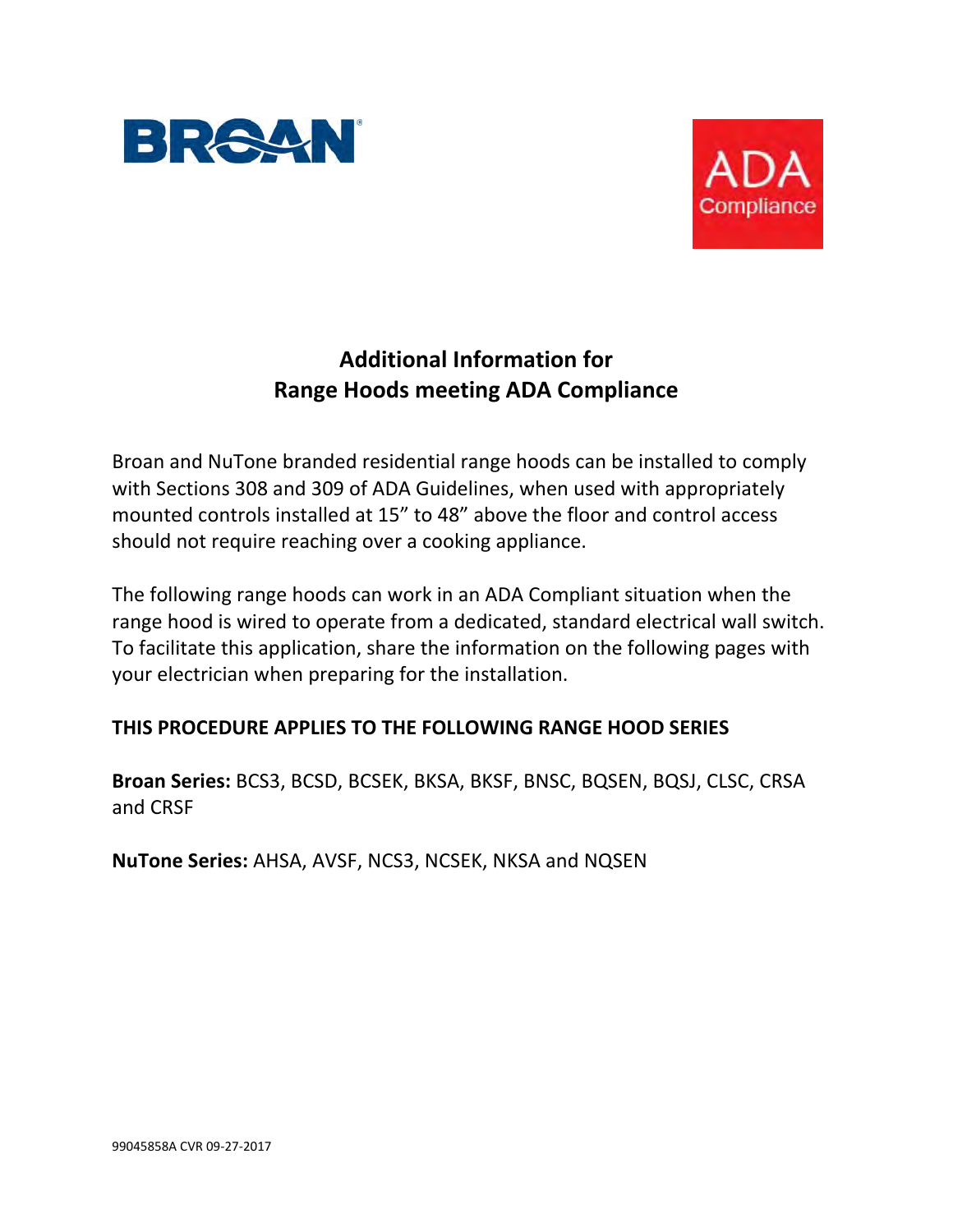ADA HIGH VOLTAGE WIRING INSTRUCTIONS FOR SINGLE BLOWER RANGE HOODS WITH ROCKER SWITCH CONTROL

## **! WARNING**

**For residential (domestic) installation only. Before proceeding, switch power off at service panel and lock service disconnecting means to prevent power from being switched on accidentally. Installation work and electrical wiring must be done by qualified person(s) in accordance with all applicable codes and standards, including fire-rated construction codes and standards. Also, it is recommended to wear safety glasses and gloves.**

### **ACCESS TO RANGE HOOD CONTROL PANEL CONNECTIONS**

- NOTE: The illustrations in this procedure are generic; some hood details may slightly differ from the hood you have on hand but the procedure itself applies to all single blower range hoods listed in this document (see page 3).
- **O** Remove filters from the hood and set them aside. NOTE: Some models have only one filter.
- **2** Remove the wiring cover (shaded part on illustration below) retaining screw. Slide out the wiring cover from the hood and set it aside with its screw.



 $\Theta$  Unplug the blower connector from the main harness.



 Using a 11/32'' socket, remove the 6 nuts retaining the blower chamber to the hood assembly (2 nuts on inner back and 2 other nuts per sides), then use a Phillips no. 2 screwdriver to remove both front corner screws. See picture below for nuts and screws locations. Pull out the blower chamber from the hood assembly and set it aside with its retaining screws and nuts.



 $\Theta$  Remove and set aside the 4 front screws retaining the bent plate to the hood.



Fold back the bent plate to access to control panel connections.

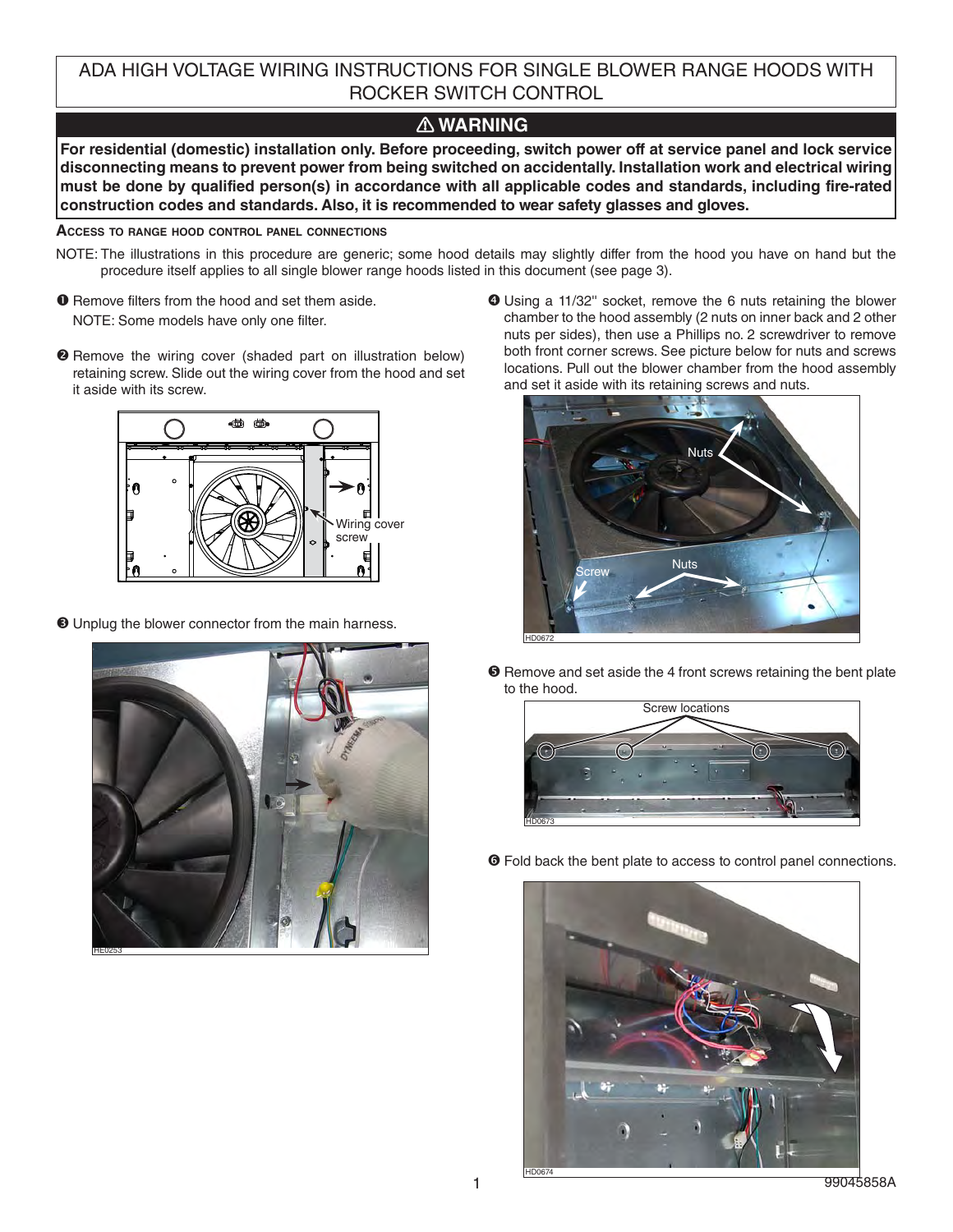### **CAUTION**

### Use standard switches that are rated 120 VCA, 15 A. Only use wires suitable for at least 90°C (194°F). Ensure the **wires are reliably routed away from the halogen lights (if present).**

According to your needs, there are 2 ways to wire a 2-rocker switch control to these range hoods: 120 VAC power cable entering the range hood or 120 VAC power cable entering the switch box.

> **2-ROCKER SWITCH**

> > **WHITE**

#### **120 VAC POWER CABLE ENTERING THE HOOD**

Install a 2-rocker switch at a convenient place for the user. Use a 14/3 cable to wire it to the range hood  $\frac{1}{2}$ (see diagram at right).

- NOTE: Code requires both ends of WHITE wire insulation to be colored; use a permanent marker.
- NOTE: Allow enough length of 14/3 cable to perform the RED wire connection in the hood nose.
- $O$  Insert the 14/3 cable along with the 14/2 house wiring cable in the hood through an UL approved wire clamp, **suitable for 2 cables**. Add a GROUND wire and connect one end to the GREEN ground screw. Use an appropriate wire nut to connect the other end of the added GROUND wire with the ground wire coming from the 14/3 cable and the ground wire coming from 14/2 house wiring cable.
- Connect BLACK wire from house wiring to WHITE wire from 14/3 cable using an appropriate wire nut.
- Connect BLACK wire from 14/3 cable to BLACK wire from range hood wiring using an appropriate wire nut.
- Connect WHITE wire from house wiring to WHITE wire range hood wiring using an appropriate wire nut.
- **E** Run RED wire from 14/3 cable through bend plate wiring opening for hood control connection. **See next page for RED wire connection**.